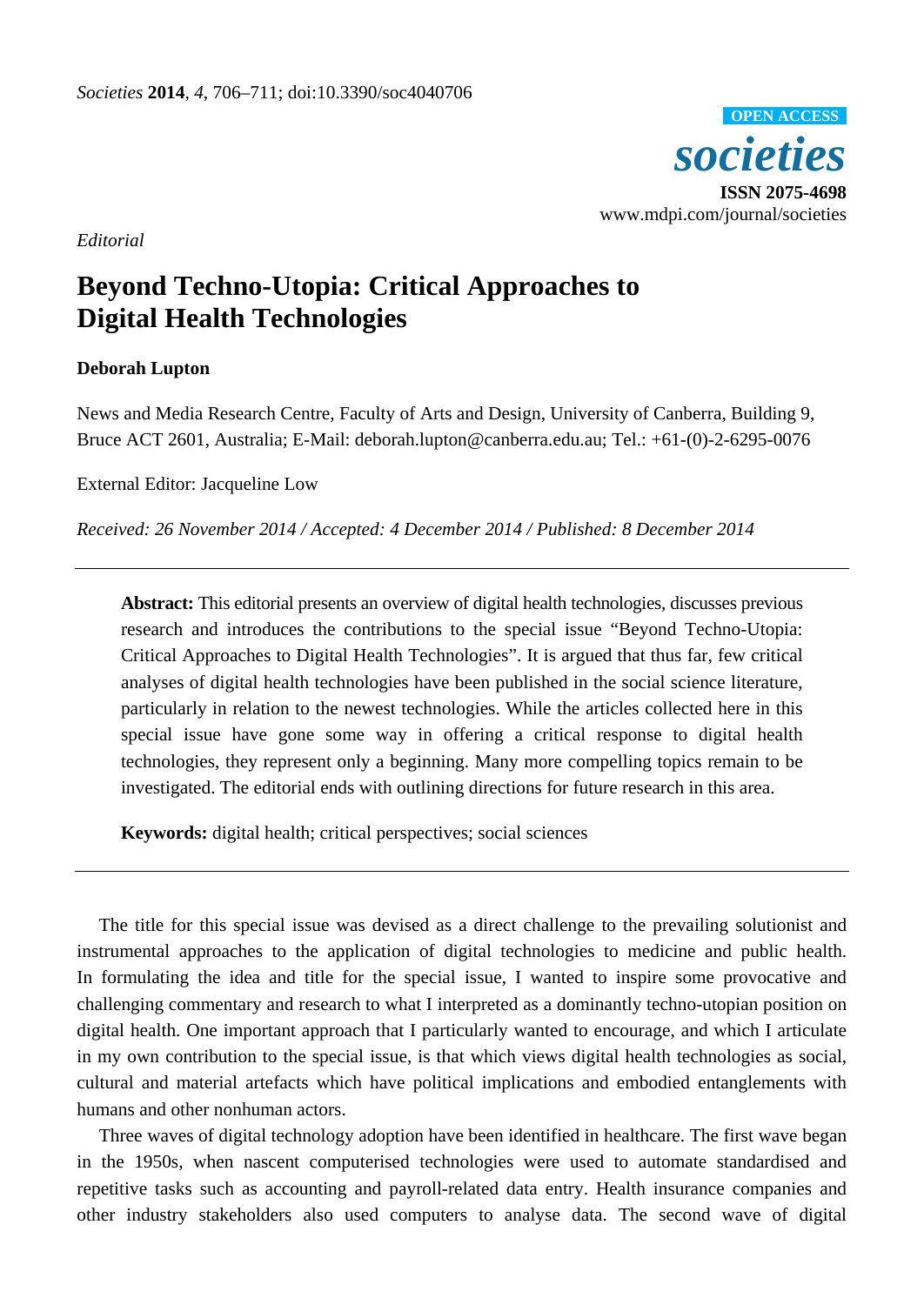technology use in healthcare emerged in the 1970s, incorporating the development of health informatics and electronic health card systems. Both waves incorporated individual institutions establishing systems for more efficient data management and processing. The third wave is emerging in the current era. This wave sees moves towards the digitisation of as many elements of healthcare as possible and the interaction and exchange of data between different institutions and systems: an overarching framework that incorporates data not only from healthcare institutions and systems but actors and agencies outside this sector [\[1\]](#page-4-0).

Over the past few years, an emerging discourse on digital health technologies (also referred to as mHealth, eHealth, connected health and Health 2.0) has represented them as offering unprecedented solutions to the "wicked problems" of medicine and public health. In popular forums, among digital developers and entrepreneurs and in the medical and public health literature a constant refrain has insisted on the "disruptive" and "revolutionary" nature of these technologies and their potential to address budgetary constraints and healthcare delivery limitations and to facilitate health promotion, preventive medicine and public health surveillance. Digital health technologies encompass a wide range of devices and software. These include the use of social media by both members of the lay public and healthcare or public health professionals to discuss health and medical issues and disseminate information; remote healthcare consultations and patient self-care using digital technologies (telemedicine and telehealth); the use of virtual reality in medical training; the rapidly expanding number of mobile applications ("apps") devoted to health and medical matters (now numbering in the tens of thousands); health informatics systems in healthcare delivery; public health surveillance using big data to track disease patterns; wearable self-tracking devices and gaming technologies for monitoring bodily functions and activities using sensors; health promotion employing social media and text messages; 3D printing of medical devices and prosthetics; and community development and activist initiatives involving citizen science/citizen sensor activities to generate environmental information on their local area (see overviews in [\[2,](#page-4-1)[3\]](#page-4-2)).

Digital health technologies and the medical gaze extend well beyond the clinic. They now penetrate into many social domains and intersect with a multitude of objectives and purposes. It is clear that health monitoring technologies and the personal data that they generate are viewed as significant commercial opportunities for digital developers. Major companies such as Apple, Samsung, Microsoft and Google are now entering the digital health arena: all four announced their plans to launch health and fitness tracking platforms in 2014. Healthcare, pharmaceutical and biotechnology companies are using social and other digital media for marketing and public relations purposes. This takes place in a variety of ways, from the traditional explicit type of marketing such as sponsoring banner ads and conferences, to the covert, such as attempting to influence social media discussions on platforms such as Facebook or Twitter. The collection of personal data by self-tracking devices has been taken up and repurposed by employers, educational institutions, health and life insurance and customer loyalty programs [\[4\]](#page-4-3). These technologies bring voluntary individual health-related behaviours (such as a lay person choosing to download a health-related app) or communal sharing of experiences (as in patient support platforms such as PatientsLikeMe) together with the imposed or "pushed" use of devices (for instance patients being sent home from hospital with wireless self-monitoring technologies) and the use of people's personal digital data by actors and agencies for their own managerial or commercial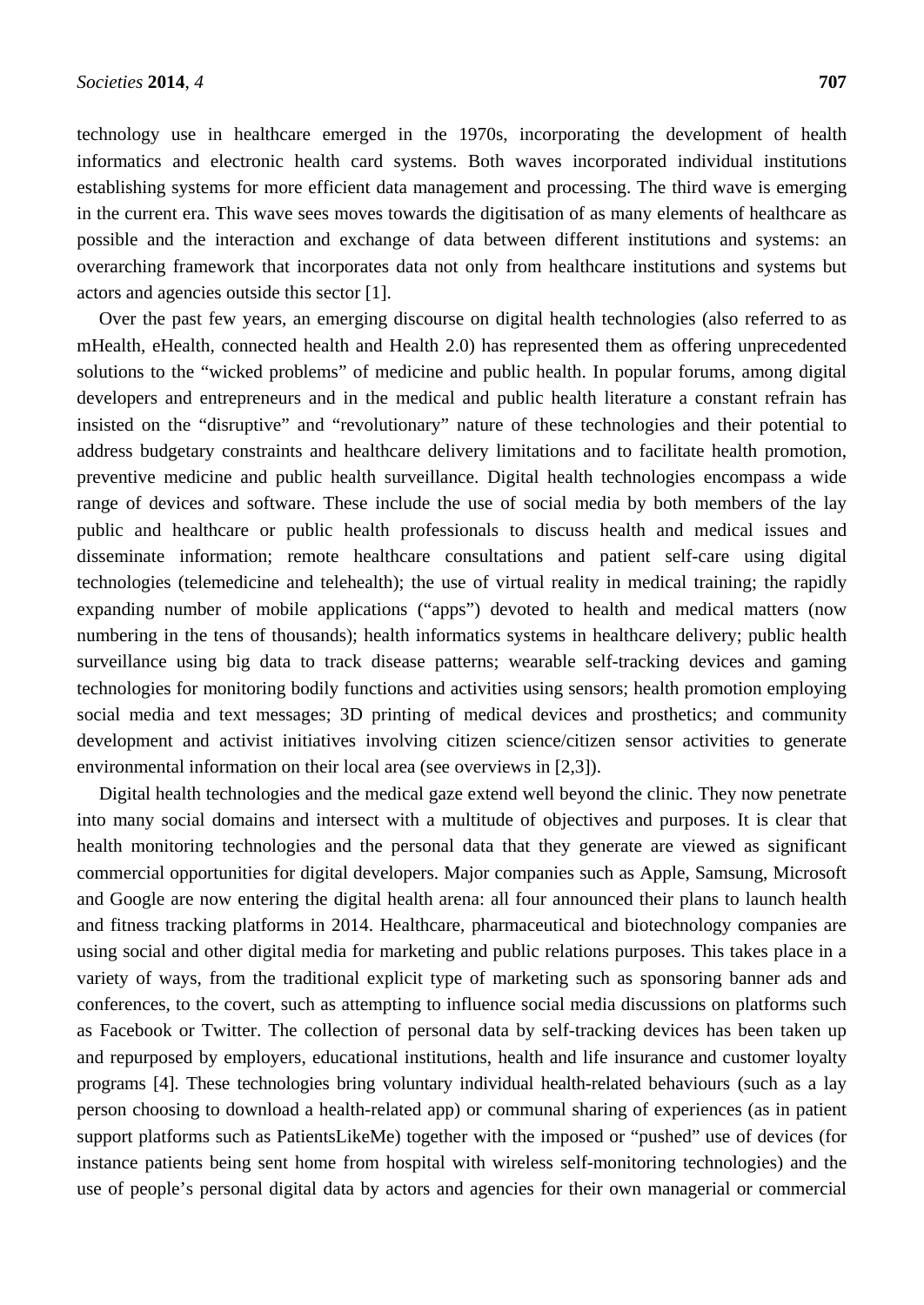purposes, often without their knowledge or consent (for example the "harvesting" of social media content by biopharmaceutical companies) [\[4\]](#page-4-3).

While there is an extensive literature on older forms of digital technologies that have been used for health and medical purposes (such as blogs, websites and telemedicine), academic researchers, particularly in the social sciences, have yet to devote much attention to the newer technologies that have emerged over the past half-decade or so: apps, wearable and citizen sensing devices and 3D printing, for example. Most of the publications that have appeared on these topics have been published in the medical and public health literature. The writers take a largely instrumental approach that is interested in the efficacy of digital technologies or professional issues such as accuracy of the information provided or conflict of interest concerns. For example a recent meta-analysis of the literature that has been published investigating social media use in medicine and healthcare found evidence of the growing use of social media in these sectors. The authors identified across these publications recurrent themes related to ethics, professionalism, privacy, confidentiality and information quality [\[5\]](#page-5-0).

The available information on the usage statistics of digital technologies mostly comes from market research, although the Pew Internet Center has also conducted valuable surveys on the American population. A 2013 Pew report noted that 59 per cent of American adults said that they had searched online for health-related information, with over one-third of their respondents reporting using the internet to self-diagnose or diagnose someone else's condition [\[6\]](#page-5-1). Recent market research surveys have found that more than a third of American doctors had recommended that their patients use a health or medical app and that almost one-third of American smartphone owners had used health and fitness apps [\[7\]](#page-5-2). However while a great deal of hype and excitement have been expressed about the possibilities and potential of digital health in entrepreneurial digital developer circles and news reports, the reality of use does not always reach expectations. For example other market research has found that while in 2013 one in ten American adults owned a digital fitness tracker, a high proportion of people (more than half) had relinquished their use; one third had given up using it within six months of purchase [\[8\]](#page-5-3).

The articles in this special issue build on a well-established literature in sociology, science and technology studies and media and cultural studies that has addressed the use of digital technologies in health and medicine. This research has particularly focused on patients' and healthcare professionals' experiences of telemedicine and telehealth, lay people's use of websites and social media for seeking information about health and medical topics and sharing experiences of specific conditions, the inequalities that are evident in different social groups' use of digital technologies for health- and medical-related purposes and the sociocultural dimensions of the digitising of human bodies [\(see \[2\]](#page-4-1) [for a review of this literature\)](#page-4-1). Studies on patients' experiences of using digital technologies for at-home self-care, for example, have demonstrated the complexities, ambivalences and strong emotions that are involved. Patients may find using these devices empowering, allowing them to reduce travel to see their healthcare provider or to live independently at home. However, many patients resent the incursion into their homes of medical devices that constantly remind them that they are old and infirm or are dealing with a serious chronic illness, or make them feel that they are under constant surveillance. Furthermore, while the devices promise certainty and simplicity, they are often difficult to use and ambiguous in the information they convey [\[9–13\]](#page-5-4).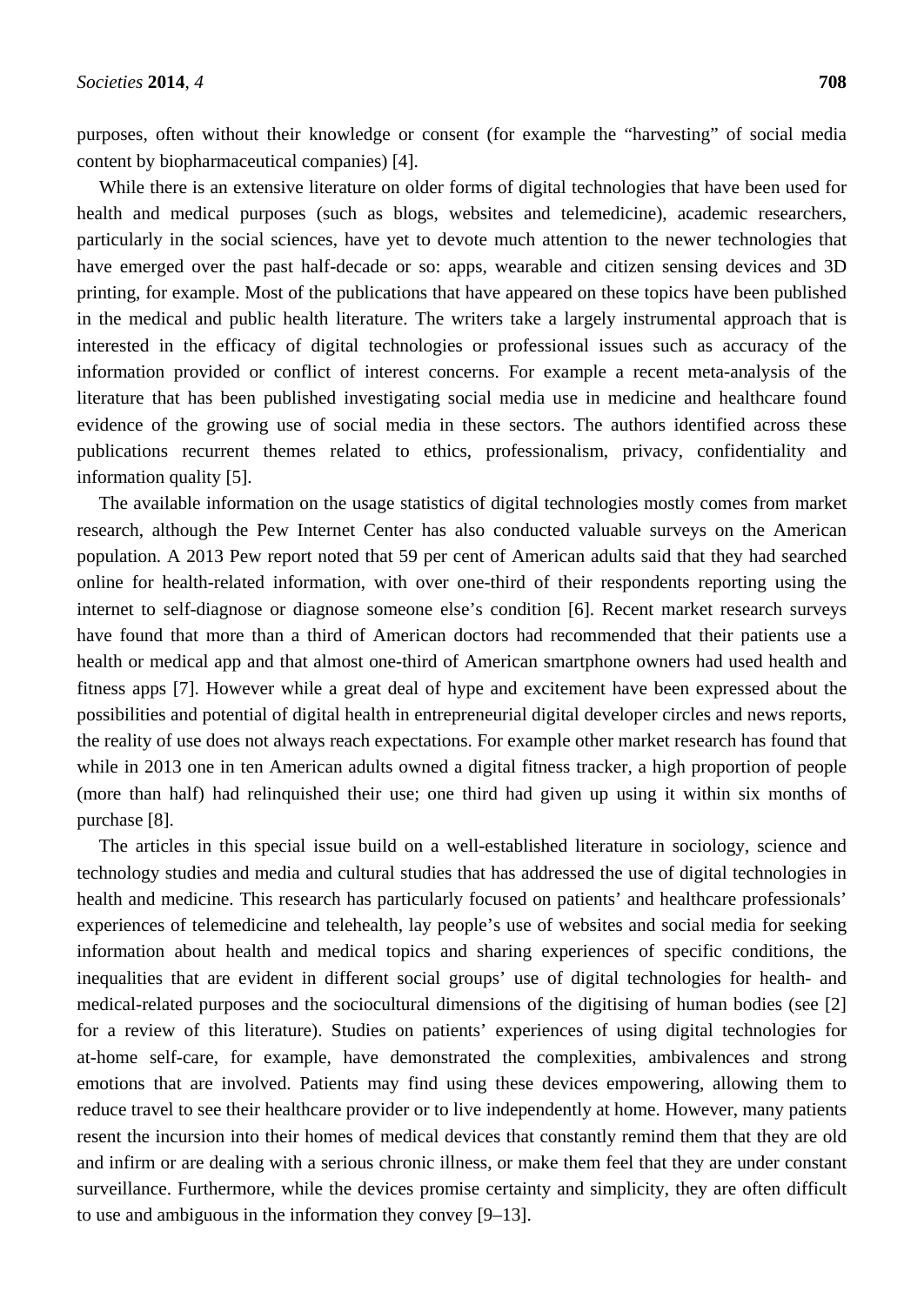Several of these topics are taken up in the articles published in this special issue. All the authors use social and cultural theory to provide insights into the tacit assumptions, cultural meanings and experiences of digital health technologies. The articles cover a range of digital health technologies: devices used for the self-tracking of body metrics (Ruckenstein; Till; Rich and Miah; Lupton); social media platforms for discussing patients' experiences of chronic disease (Sosnowy) and experiences of pregnancy and early motherhood (Johnson); health and medical apps (Till; Johnson; Christie and Verran; Lupton); telehealthcare systems (Hendy, Chrysanthaki and Barlow); and a digital public health surveillance system (Cakici and Sanches). While some articles focus on globalised digital media (Cakici and Sanches; Rich and Miah; Till; Lupton), others engage more specifically with a range of sociocultural groups, contexts and locations. These include Aboriginal people living in a remote region of Australia (Christie and Verran) and Australian mothers in urban Sydney (Johnson) as well as research participants in Helsinki, Finland (Ruckenstein), the United States (Sosnowy) and England (Hendy, Chrysanthaki and Barlow).

Understandings and experiences of selfhood and embodiment as they are generated and experienced via digital health devices are central preoccupations in the articles by Ruckenstein, Rich and Miah, Till, Lupton, Sosnowy and Johnson. Ruckenstein's study of self-trackers found that they often conceptualised their bodies and their physical activities in different ways when these were being monitored and rendered into digital data. The data that were generated by these devices proved to be motivational and to give value to some activities (like housework) that otherwise lacked value or new meaning to functions such as sleep (which when digitised and quantified became viewed as a competence). Ruckenstein found that the digital data tended to be invested with greater validity than were other indicators of bodily wellbeing or activity, such as the individual's physical sensations.

All of the above authors comment on the ways in which digital health devices such as wearable self-tracking devices, social media platforms, apps and patient support websites work as disciplinary tools. They invite users to conform to the ideals of healthism (privileging good health above other priorities) and the responsible self-management and self-monitoring of one's health and body, including avoiding exposure to risk. Rich and Miah use the concept of "public pedagogy" to describe the socio-political dimensions of digital health technologies as they are employed to educate people about their bodies and promote self-management. As Johnson notes, for women who are pregnant or have the care of young children, this sphere of responsibility is extended to the bodies of others: the foetus or child. And as Till's article emphasises, when employees are "encouraged" to engage in self-tracking, the ethos of responsibility extends from personal objectives to those of employers.

Ruckenstein, Till and Sosnowy also highlight the digital labour involved for people who engage with social media or self-tracking apps as part of their personal health or fitness practices. Sosnowy's interviews with women with multiple sclerosis who blog about their condition emphasise the work involved in such engagement as an "active patient". Till's analysis of digital exercise self-tracking points to the appropriations of people's labour by other actors for commercial reasons.

The article by Hendy, Chrysanthaki and Barlow moves in a somewhat different direction. Using ethnographic cases studies, they look at the managerial issues involved with implementing telehealthcare in English social and health care organisations. Their focus, therefore, is not on the recipients or targets of digital health technologies but rather those who are attempting to institute programs as part of their work as managers. These authors' contribution highlights the messiness of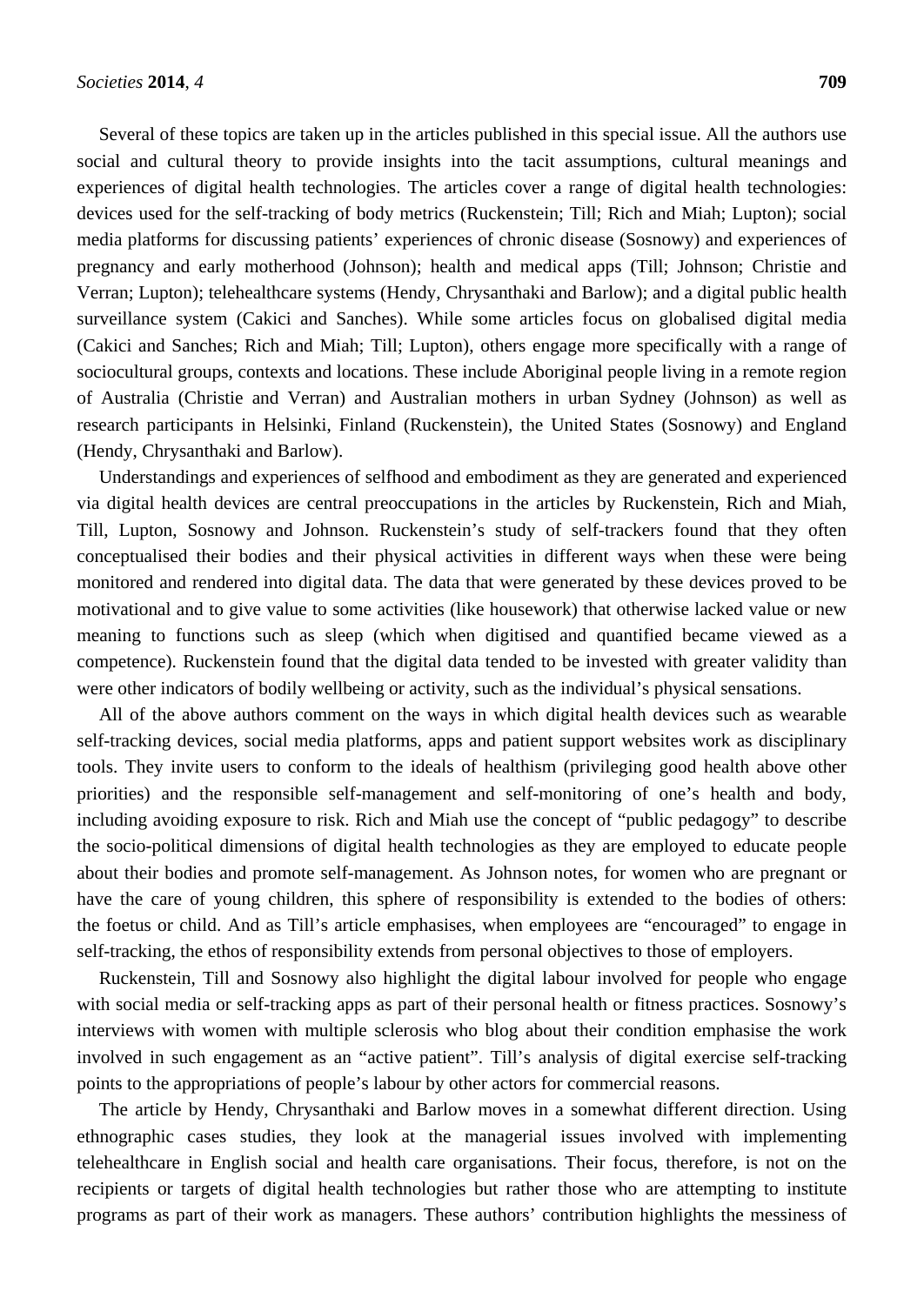introducing new systems and practices into large organisations, and the resistances that may emerge on the part of both workers and the targets of telehealthcare programs. Cakici and Sanches' article also takes an organisational perspective in addressing a European Commission co-funded project directed at syndromic surveillance, or the use of secondary sources to detect outbreaks and patterns in diseases and medical conditions. Digital data are increasingly being use as part of syndromic surveillance: Google Flu Trends is one such example. Cakici and Sanches' analysis highlights the role played by human decision-making and the affordances of digital technologies in structuring what kinds of data

While there are as yet few detailed ethnographic accounts of how people are implementing, adopting or resisting contemporary digital health technologies, there are even fewer that investigate the use of these technologies by members of cultural groups outside the global North. The article by Christie and Verran takes a much-needed diversion from perspectives on white, privileged groups to Aboriginal people living in a remote part of Australia. As they argue, the concepts on health, illness and the body that are held by this cultural group differ radically from the tacit assumptions that are invested in mainstream health and medical apps. Any app that is developed to assist in health literacy that is targeted at this group must incorporate culturally-appropriate modes of communication: positioning people within their cultural and kinship networks of sociality, for example, rather than representing them as atomised actors.

are retrieved for syndromic surveillance and how they are interpreted.

The articles collected here in this special issue have gone some way in offering a critical response to digital health technologies, but they represent only a beginning. Many more compelling topics remain to be investigated. These include research into the ways in which lay people and healthcare professionals are using (or resisting the use) of social media, apps and self-monitoring devices for medicine and health-related purposes; the implications for medical power and the doctor-patient relationship; how citizen science and citizen sensing are operating in the public health domain; the development of new digital health technologies; the implications of big data and data harvesting in medicine and healthcare; the spreading out of health-related self-tracking practices into many social domains; the unintended consequences and ethical aspects of digital technology use and their implications for social justice; and data security and privacy issues.

## **Conflicts of Interest**

The author declares no conflict of interest.

## **References**

- <span id="page-4-0"></span>1. Biesdorf, S.; Niedermann, F. Healthcare's digital future. *McKinsey & Company*, July 2014. Available online: http://www.mckinsey.com/insights/health\_systems\_and\_services/healthcares\_digital\_future (accessed on 5 August 2014).
- <span id="page-4-1"></span>2. Lupton, D. Critical perspectives on digital health technologies. *Sociol. Compass* **2014**, in press.
- <span id="page-4-2"></span>3. Lupton, D. Health promotion in the digital era: A critical commentary. *Health Promot. Int.* **2014**, doi:10.1093/heapro/dau091.
- <span id="page-4-3"></span>4. Lupton, D. Self-tracking modes: Reflexive self-monitoring and data practices. Available online: http://ssrn.com/abstract=2483549 (accessed on 28 November 2014).